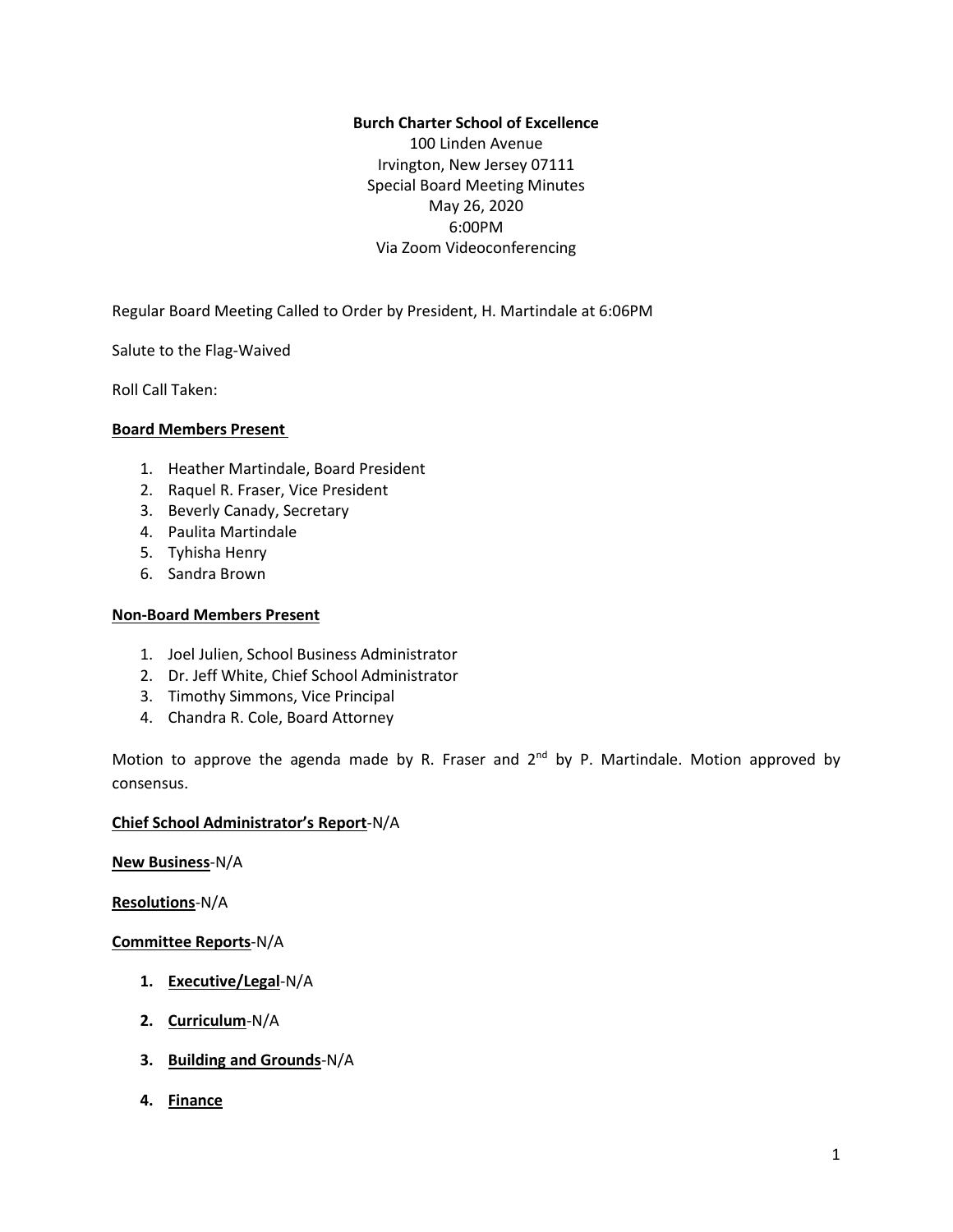**a.** Approval of **Resolution No. 05262020-001**-Approval of the May 2020 Bill List.

Motion to approve Resolution No. 05262020-001 made by B. Canady and 2<sup>nd</sup> by R. Fraser. Motion passed.

**b.** Approval of **Resolution No. 05262020-002**-Resolution to approve the contract with Frontline Education to provide services for Applicant Tracking, hiring and onboarding for the school year 2020-2021 at a cost of \$8,300 of which \$3,900 is for implementation and \$4,400 is for the annual recurring subscription.

Motion to approve **Resolution No. 05262020-002** made by R. Fraser and 2 nd by B. Canady. Motion passed.

- **5. Governance Report** N/A
- **6. Other** N/A

# **Public Comments-**

- 1. Perri Whitaker-100 Linden Avenue-Expressed thoughts on receiving advanced notice of her Rice Notice and communication regarding the status of the School.
- 2. Kathleen Wilson-100 Linden Avenue-Expressed concerns regarding the impact of the nonrenewals.
- 3. Danica Thomas-Knowlden-100 Linden Avenue-Expressed concerns over the lack of communication and the impact of the non-renewals.
- 4. Parent (Dorlein)-Expressed concern regarding the lack of advance notice of the changes in the school.

**Announcement of Future Board Meeting Date**- Next Regular Board meeting to be held June 8, 2020 at 6:00PM.

Motion by P. Martindale and 2<sup>nd</sup> by B. Canady to adjourn Public Session. Motion approved by consensus. Public Session adjourned at 6:34PM.

Motion to open Executive Closed Session made by P. Martindale and 2<sup>nd</sup> by B. Canady. Motion approved by consensus. Closed Session opened at 6:43PM.

- 1. Personnel Services Agenda-**Resolution No. 05262020-003**:
	- a. Dr. White addressed recommendations regarding the Personnel Services Agenda.

Motion to end Closed Session made by P. Martindale and 2<sup>nd</sup> by B. Canady. Closed session adjourned by consensus at 7:25PM.